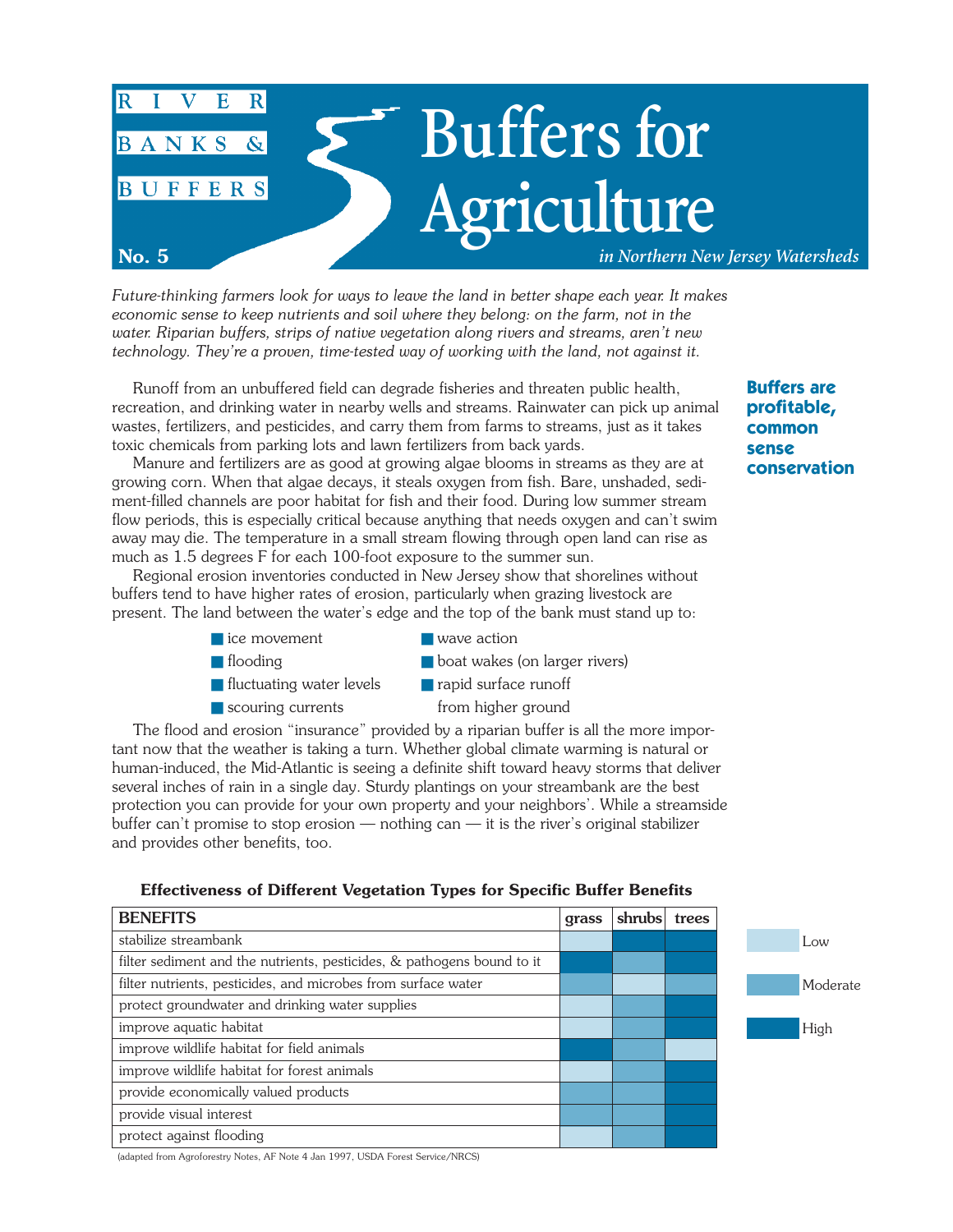### *For an Eroding Bank*

If you have an unstable bank, deal with this first. Consult USDA, NRCS Engineering Field Handbook, Streambank and Shoreline Protection. Remember that a buffer will provide good insurance for your riverbank. Your local Natural Resources Conservation Service office and Soil Conservation District office has more information on how to stabilize eroding banks. You can also refer to local watershed associations for more information.

# **BENEFITS AND COSTS OF BUFFERS**

Many farmers recognize both short-term *and* long-term economic benefits to buffers.

### *Costs*

- replacement of land taken out of production
- seed and plant material (some must be purchased; some can be gathered at no cost other than own labor)
- labor to plant and maintain until established
- fertilizer & lime
- weed control during plant establishment
- equipment repairs

#### *Benefits*

- **Keep the nutrients at home for use by crops**, not by water weeds. Buffer strips can sponge 50-80% of nutrients/pesticides and 60% or more of pathogens from surface runoff and shallow groundwater passing through the root zone.
- **Keep soil on site**. Buffers can trap 75-90% of sediment before it leaves the farm. When you see runoff moving through the permanent cover and coming clear, you know it's catching most of what was headed for the stream. Because phosphorus tends to cling to sediment, buffers can trap that, too.
- **Keep equipment safe** from rollover on steep ditches or riverbanks.
- **Take unprofitable land out of production** and possibly get paid for it.
- **Reduce labor, fertilizer, and seed costs in buffer** once established. Native buffer vegetation needs little attention, compared to annual crops.
- **Help minimize erosion** and avoid costs of bank stabilization and loss of land.
- **Reduce crop losses from flooding**, which can erode valuable cropland and deposit debris in fields.
- **Improve integrated pest management success** by providing cover for predatory insects and insect-eating birds.
- **Ensure safe drinking water** for you and your neighbors.
- **Improve fish and wildlife habitat**.
- **Build good will in the community** showcase a commitment to protecting the land for future farmers.
- **Help avoid regulation by being pro-active**: when combined with conservation tillage and nutrient and pest management, buffers reduce serious water pollution and related environmental problems from farms.
- **Qualify for incentive payments**.
- **Boost the bottom line with cash crops from the buffer** itself (lumber, hay, nuts, fruits & berries, fiber, horticulturals, pharmaceuticals).

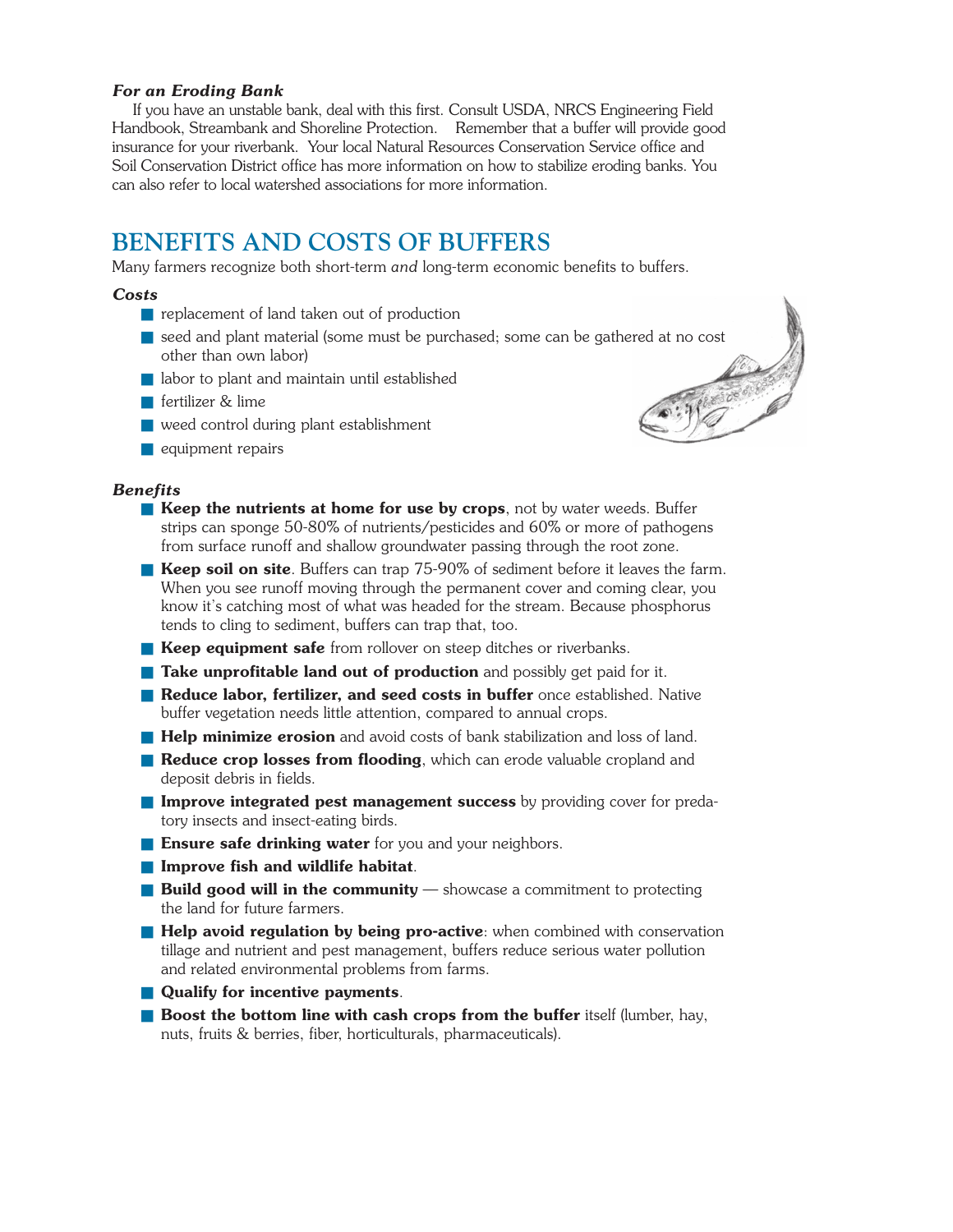# **A BASIC BUFFER**

## *What You Plant:*

- willow and other live woody stakes of shrubs along water's edge for stability
- 35-50' buffer of dense, stiff grasses



### *How You Manage It:*

- no till seeding—don't disturb soil—not managed as part of adjacent cropland rotation
- minimal fertilization
- a couple of cuttings of grass strip to remove captured nutrients
- restrict livestock access to the streambank
- $\blacksquare$  keep heavy equipment away from the streambank

## *What You Get:*

| <b>PLUSES</b>                                                                                  | <b>MINUSES</b>                                                                                            |
|------------------------------------------------------------------------------------------------|-----------------------------------------------------------------------------------------------------------|
| traps 3/4 of sediment from runoff                                                              | is less effective as more runoff events occur                                                             |
| traps 1/4 of nitrates and phosphorus from runoff                                               | allows majority of nitrates and other<br>pollutants to pass through                                       |
| can be more efficient at removing phosphorus<br>from shallow groundwater than forested buffers | may have relatively short useful life span<br>(native grasses will be longer life span)                   |
| promotes sheet flow better than<br>forested buffer alone                                       | may have to periodically remove<br>sediment, reestablish vegetation, and<br>remove channels which develop |
| slightly improves drinking water at nearby wells                                               | does not greatly improve flow to<br>groundwater and wells                                                 |
| slows runoff slightly                                                                          | does not reduce flooding                                                                                  |
| will help improve water quality for fish                                                       | does not provide much temperature control                                                                 |
| benefits grassland birds and small<br>shoreland wildlife                                       | will not provide much habitat for plants or<br>for other wildlife                                         |
| provides some streambank stabilization                                                         | does not provide maximum streambank<br>stabilization                                                      |
| protects against tractor rollover                                                              | provides little noise or odor control                                                                     |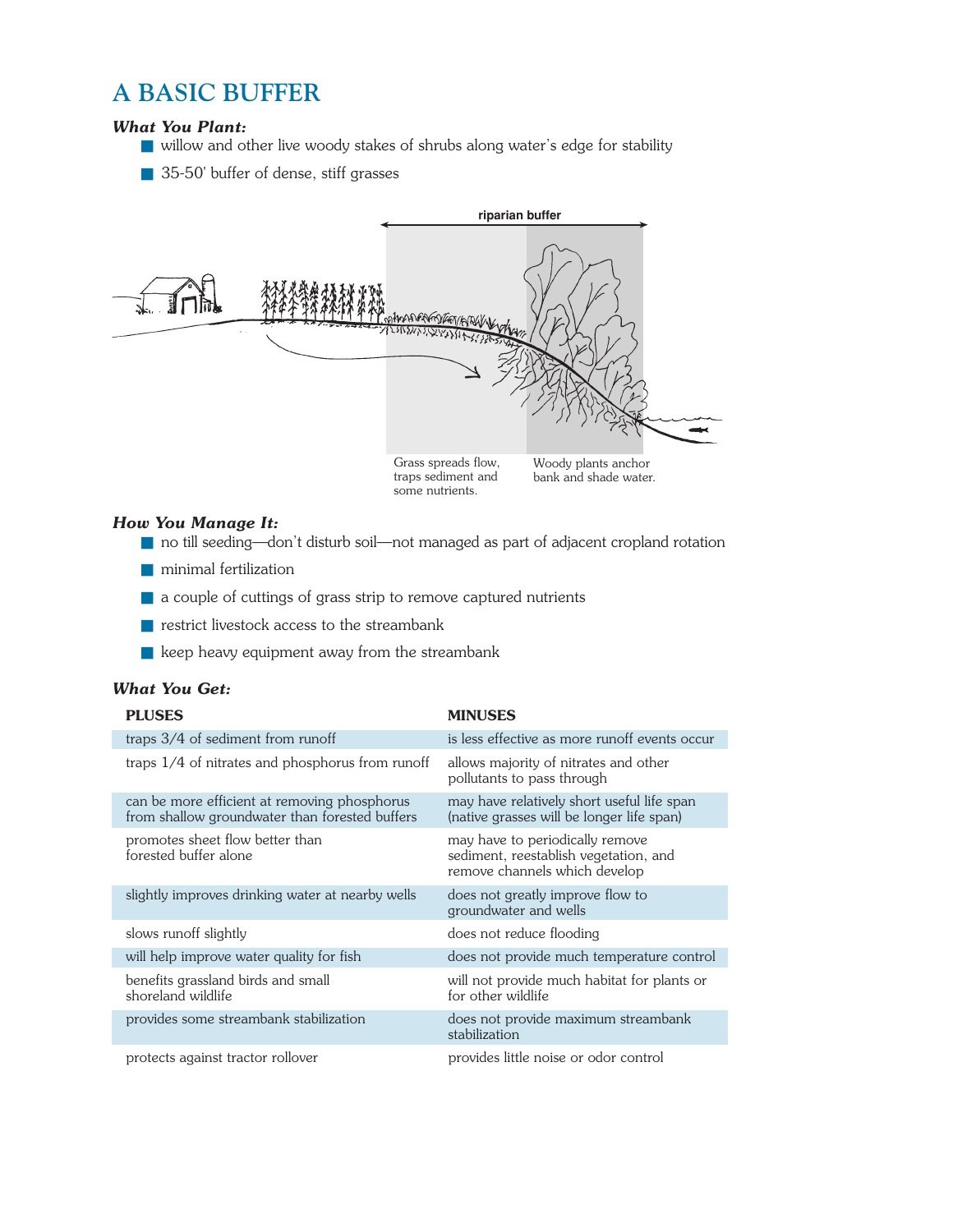# **A BETTER BUFFER**

## *What You Plant:*

- ✦ willow and other live woody stakes of shrubs and trees along water's edge
- ✦ 35-75' zone of native shrubs, depending on slope, intensity of land use, N/S orientation
- ✦ 25' buffer of dense, stiff grasses

## *How You Manage It:*

- ✦ no till seeding—don't disturb soil—not managed as part of adjacent cropland rotation
- ✦ minimal fertilization
- ✦ leave streambank vegetation undisturbed, except for leaning trees which threaten to pull root ball into the water
- ✦ a couple of cuttings of grass strip to remove captured nutrients
- ✦ control channelized runoff—convert it to sheet flow; consult specialist for sites exhibiting severe erosion
- ✦ restrict livestock access to streambank; allow managed grazing of grass filter strip
- ✦ keep heavy equipment away from the streambank



## *What You Get:*

| <b>PLUSES</b>                                                            | <b>MINUSES</b>                                                                         |
|--------------------------------------------------------------------------|----------------------------------------------------------------------------------------|
| traps 3/4 of sediment and some<br>pollutants from shallow flow           |                                                                                        |
| shrubs trap more nutrients and pollutants<br>than grass alone            | shrubs do not trap nitrogen in shallow ground<br>water as well as trees do             |
| does not shade crops                                                     | will not provide much shade and temperature<br>control to streams larger than 25' wide |
| provides enhanced streambank stability                                   | does not give as much stability<br>as deep rooted trees                                |
| provides some cover & shade, improves<br>water quality for fish          | will not provide habitat for variety of plants<br>or for other wildlife                |
| provides some cover, nest sites, food, and<br>migration stopover habitat | can attract nuisance birds and predators<br>to "edge" habitat                          |
| leaf litter of shrubs slows runoff, improves<br>runoff infiltration      | will not provide significant flood protection                                          |
| roots improve porosity of soil to promote<br>infiltration of runoff      |                                                                                        |
| provides some visual screening, noise<br>and odor control                |                                                                                        |
|                                                                          |                                                                                        |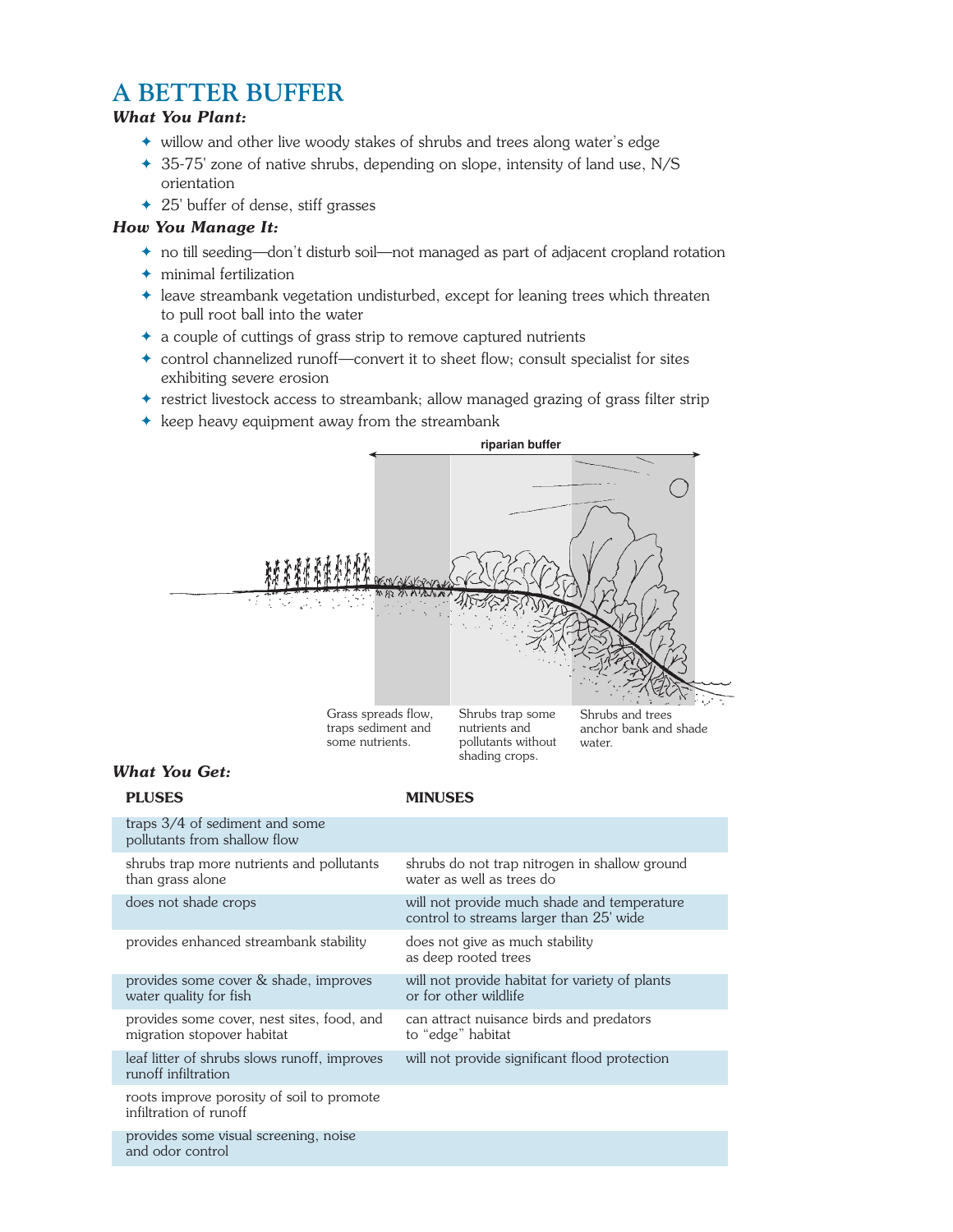# **THE BEST BUFFER**

### *What You Plant:*

- ★ willow and other live woody shrub and tree stakes along water's edge
- ★ native trees and shrubs in 35-100' zone, depending on slope, intensity of land use,
- ★ N/S orientation
- $\star$  25' buffer of dense, stiff grasses. 25' depending on slope of land (steepness)

### *How You Manage It:*

- ★ no till seeding—don't disturb soil—not managed as part of adjacent cropland rotation
- $\star$  minimal fertilization
- ★ leave streambank vegetation undisturbed, except for leaning trees that threaten to pull root ball into the water (leave root systems intact)
- ★ actively manage rest of woody vegetation to remove captured nutrients
- ★ cut grass strip to remove captured nutrients
- ★ control channelized runoff—convert to sheet flow
- ★ restrict livestock access to streambank; allow managed grazing of grass filter strip
- $\star$  keep heavy equipment away from the streambank

### *What You Get:*

#### **PLUSES MINUSES**

| traps 95% of sediment, 75-80% of nitrogen,<br>80% of phosphorus                                                        |                                                                                                             |  |
|------------------------------------------------------------------------------------------------------------------------|-------------------------------------------------------------------------------------------------------------|--|
| overhanging branches provide best temperature<br>control, best water quality, habitat for fish                         | may shade crops (to avoid this, plant trees<br>N & E of cropland, use shrubs on S & W)                      |  |
| tree roots remove nitrogen from groundwater                                                                            |                                                                                                             |  |
| leaf litter slows runoff, improves infiltration                                                                        |                                                                                                             |  |
| provides best protection for drinking water                                                                            |                                                                                                             |  |
| provides best protection against flooding                                                                              |                                                                                                             |  |
| roots improve porosity of soil to promote<br>infiltration of runoff                                                    |                                                                                                             |  |
| trees provide best sink for excess nutrients                                                                           |                                                                                                             |  |
| provides cover, nest sites, food, and<br>migration stopoverhabitat for greatest<br>variety of birds and other wildlife | where deer populations are high, wildlife<br>damage potential increases with increased<br>cover along edge. |  |
| provides space for recreational activities                                                                             |                                                                                                             |  |
| provides income through cash crops<br>and incentives                                                                   | loss of income from cropland now<br>dedicated to buffer                                                     |  |
| provides effective visual screening, noise, dust, and odor control                                                     |                                                                                                             |  |
| riparian buffer                                                                                                        |                                                                                                             |  |

Grass spreads flow, traps sediment, some nutrients; controlled grazing.

Trees and shrubs trap nutrients and pollutants, reduce flooding; selected harvesting, wildlife habitat.

Shrubs and trees anchor bank and shade water.